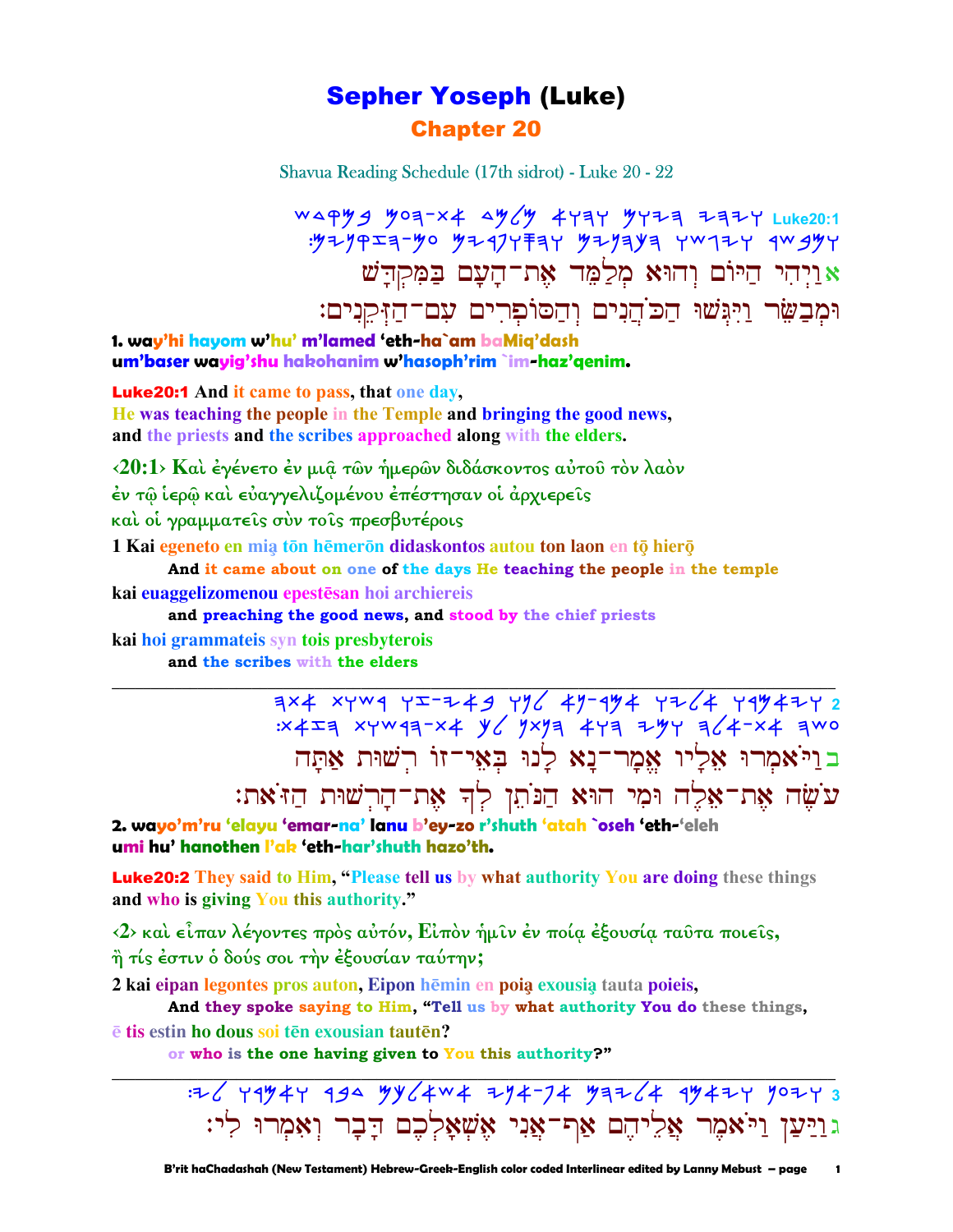### 3. waya`an wayo'mer 'aleyhem 'aph-'ani 'esh'al'kem dabar w'im'ru li.

Luke20:3 He answered and said to them, "I too shall ask you something, and you tell Me."

 $\langle 3 \rangle$  άποκριθείς δέ είπεν πρός αύτούς, Έρωτήσω ύμας κάγώ λόγον, και είπατέ μοι· 3 apokritheis de eipen pros autous,

And having answered He said to them.

Erōtēsō hymas kagō logon, kai eipate moi;

"shall question you I also a word, and you tell Me."

 $.944$  2999-94 7x27 929w97 9944772 x62904 דטבילת יהוחנו המשמים היתה אם־מבני אדם:

4. t'bilath Yahuchanan hamishamayim hayathah 'im-mib'ney 'adam.

**Luke20:4** "The immersion of Yahuchanan: was it from the heavens or from sons of men?"

<4> Το βάπτισμα Ιωάννου έξ ουρανού ήν ή έξ ανθρώπων;

4 To baptisma Iōannou ex ouranou en e ex anthropon?

"The baptism of John from the heavens was it or from men?"

 $774$   $774$   $794$   $794$   $794$   $794$   $794$   $794$   $794$   $794$   $794$   $794$   $794$   $794$   $794$   $794$   $794$   $794$   $794$   $794$   $794$   $794$   $794$   $794$   $794$   $794$   $794$   $794$   $794$   $794$   $794$   $794$   $794$   $794$   $794$   $794$   $794$ הַרַיִּנְעֲצוּ יַחְדָו לֵאמֹר אָם־נֹאמֵר מִן־הַשֲׁמַיִם וְאַמַר לַמַּה זֶּה לֹא הֵאֱמַנְתֵּם בּוֹ:

5. wayiua`atsu yach'daw le'mor 'im-no'mar min-hashamayim w'amar lamah zeh lo' he'eman'tem bo.

**Luke20:5** They reasoned together, saving, "If we say, 'From the heavens,' 'He shall say, Why did you not believe Him?"

<5> οι δέ συνελογίσαντο πρός έαυτούς λέγοντες ότι

Έάν εἴπωμεν, Έξ οὐρανοῦ, ἐρεῖ, Διὰ τί οὐκ ἐπιστεύσατε αὐτῷ;

5 hoi de synelogisanto pros heautous legontes hoti

And they reasoned to themselves saying

Ean eipōmen, Ex ouranou, erei, Dia ti ouk episteusate autō?

"if we say, from the heavens, He shall say, Why did you not believe Him?"

 $\frac{1}{2}$   $\frac{1}{2}$   $\frac{1}{2}$   $\frac{1}{2}$   $\frac{1}{2}$   $\frac{1}{2}$   $\frac{1}{2}$   $\frac{1}{2}$   $\frac{1}{2}$   $\frac{1}{2}$   $\frac{1}{2}$   $\frac{1}{2}$   $\frac{1}{2}$   $\frac{1}{2}$   $\frac{1}{2}$   $\frac{1}{2}$   $\frac{1}{2}$   $\frac{1}{2}$   $\frac{1}{2}$   $\frac{1}{2}$   $\frac{1}{2}$   $\frac{1}{2}$  וּוְאִם־נֹאַמַר מִבְּנֵי אָדָם וּסִקַלְנוּ כַּל־הַעַם כִּי־בַרוּר לַהֶם שֲׁיַהוּחַנַן נַבִיא הַיַה:

6. w'im-no'mar mib'ney 'adam us'galunu kal-ha`am ki-barur lahem sheYahuchanan nabi' hayah.

**Luke20:6** "If we say, 'From the sons of men, all the people shall stone us, because it is clear to them that Yahuchanan was a prophet."

<6> έαν δέ είπωμεν, Έξ ανθρώπων, ό λαός άπας καταλιθάσει ήμας, πεπεισμένος γάρ έστιν Ιωάννην προφήτην είναι. B'rit haChadashah (New Testament) Hebrew-Greek-English color coded Interlinear edited by Lanny Mebust - page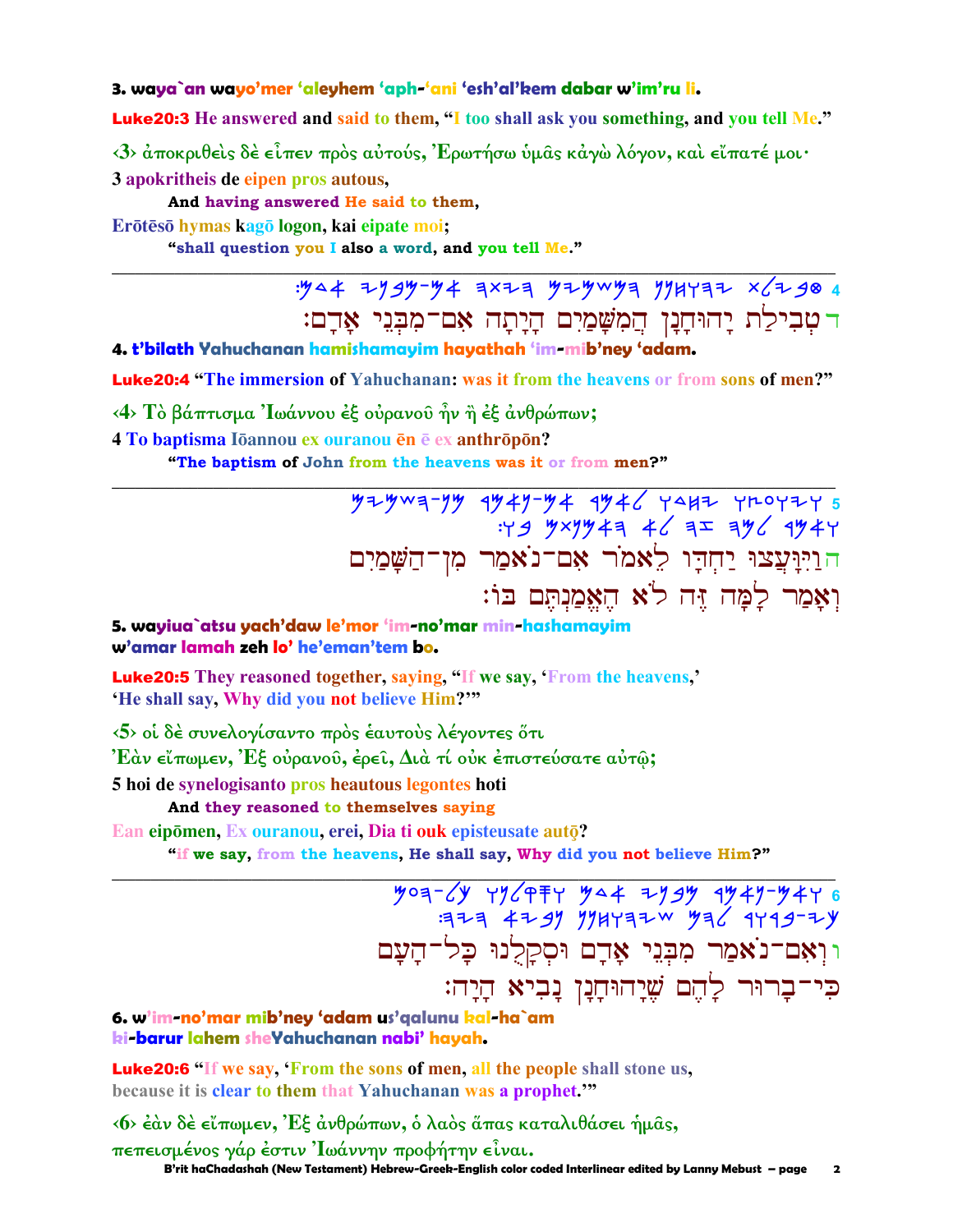6 ean de eipōmen, Ex anthrōpōn, ho laos hapas katalithasei hēmas,

"But if we say, from men the people all shall stone us,

pepeismenos gar estin Iōannēn prophētēn einai.

for having been convinced John is to be considered a prophet."

 $.9744$   $49047$   $46$   $49077$ ז<u>וַי</u>ִּעֲנוּ לֹא יַדַעִנוּ מֵאָיִן:

7. waya`anu lo' yada`'nu me'ayin.

**Luke20:7** They answered, "We did not know where it was from."

<7> και άπεκρίθησαν μή ειδέναι πόθεν.

7 kai apekrithēsan mē eidenai pothen.

And they answered not to know from where it came.

 $75-749$  yy and the part of the part of the set of the set of the set of the set of the set of the set of the set of the set of the set of the set of the set of the set of the set of the set of the set of the set of the s חוַיֹּאמֶר יַהוּשָׁעַ אֱלֵיהֶם גַּם־אֶנִי לֹא אֹמֵר לַכֶם בִּאָי־זוֹ רִשׁוּת אֲנִי עֹשָׂה אַלֵּה:

8. wayo'mer Yahushuà 'aleyhem gam-'ani lo' 'omar lakem b'ey-zo r'shuth 'ani `oseh 'eleh.

**Luke20:8** And  $\overline{OW44}$  said to them, "Neither shall I tell you by what authority I am doing these things."

<8> και ο 'Iησούς είπεν αύτοις, Ούδε έγω λέγω ύμιν έν ποία εξουσία ταυτα ποιώ.

8 kai ho Iesous eipen autois,

And Yahushua said to them.

Oude ego lego hymin en poia exousia tauta poio.

"Neither I am telling you by what authority I do these things."

 $794$  087 4H4 WZ4 7I9 (WY9-X4 YO9-(4 994ZY YOZY 9  $\frac{1}{2}$   $\frac{1}{2}$   $\frac{1}{2}$   $\frac{1}{2}$   $\frac{1}{2}$   $\frac{1}{2}$   $\frac{1}{2}$   $\frac{1}{2}$   $\frac{1}{2}$   $\frac{1}{2}$   $\frac{1}{2}$   $\frac{1}{2}$   $\frac{1}{2}$   $\frac{1}{2}$   $\frac{1}{2}$   $\frac{1}{2}$   $\frac{1}{2}$   $\frac{1}{2}$   $\frac{1}{2}$   $\frac{1}{2}$   $\frac{1}{2}$   $\frac{1}{2}$  טוַיַּעַן וַיִּדַבִּר אָל־הָעָם אֵת־הַמָּשָׁל הַזֶּה אִישׁ אָחָד נָטַע כִּרֵם וַיִּתְְנֵהוּ בְּיַד כֹּרְמִים וַיֵּלֶךְ בְּדֶרֶךְ מֵרְחוֹק לְיָמִים רַבִּים:

9. waya`an way'daber 'el-ha`am 'eth-hamashal hazeh 'ish 'echad nata` kerem wayit'nehu b'yad kor'mim wayele'k b'dere'k merachoq l'yamim rabbim.

**Luke20:9** He answered and spoke to the people this parable: "A certain man planted a vineyard. He placed it in the hand of vinedressers and went on a road far away for many days."

<9> "Ηρξατο δέ πρός τον λαόν λέγειν την παραβολήν ταύτην· "Ανθρωπός [τις] έφύτευσεν άμπελῶνα καὶ ἐξέδετο αὐτὸν γεωργοῖς καὶ ἀπεδήμησεν χρόνους ἱκανούς. 9 Erxato de pros ton laon legein tēn parabolēn tautēn;

And He began to the people to tell this parable.

Anthrōpos [tis] ephyteusen ampelōna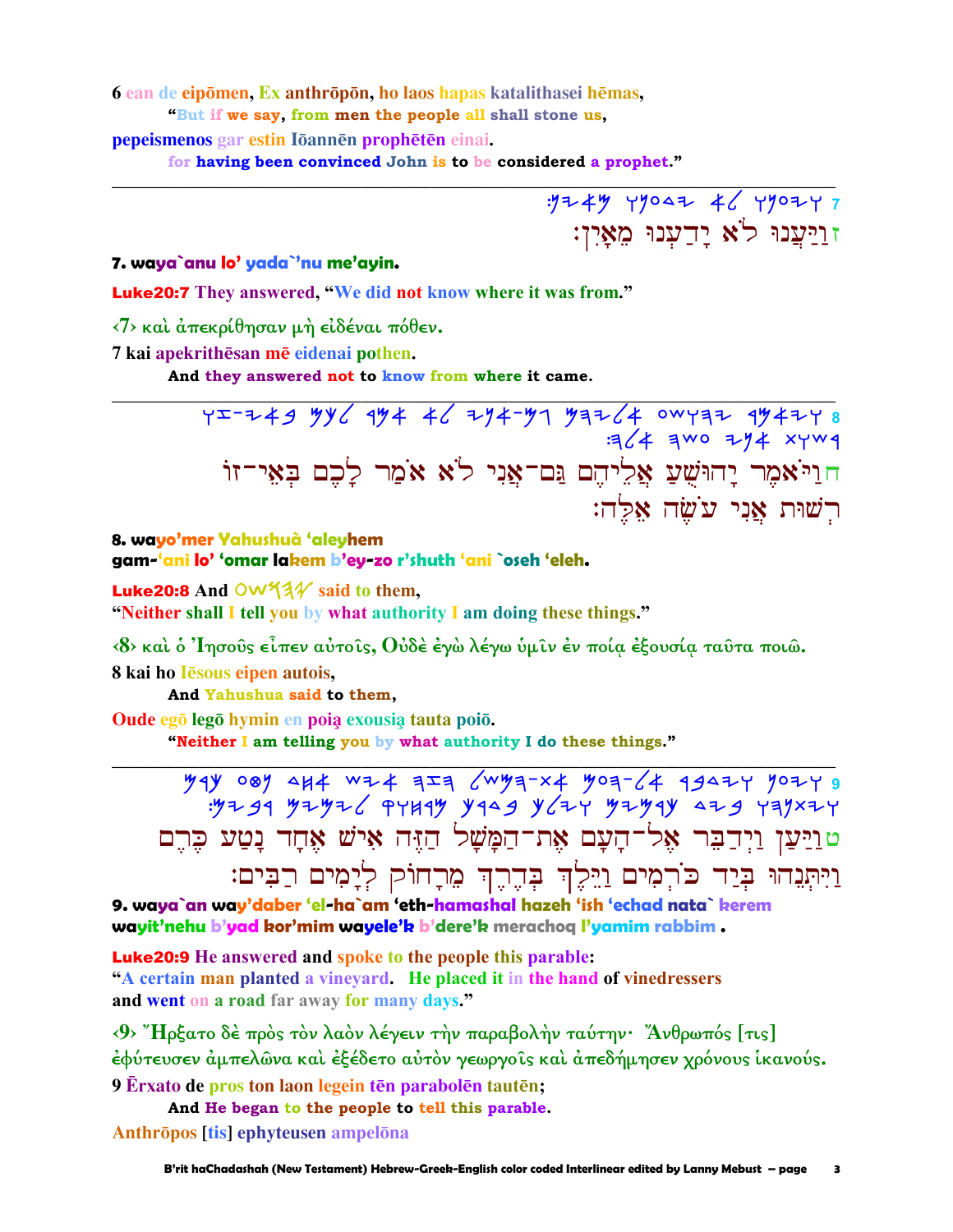### "A certain man planted a vineyard

kai exedeto auton georgois kai apedemesen chronous hikanous. and leased it to farmers and he went away for a long time."

10. w'lamo`ed shalach `ebed 'el-hakor'mim latheth-lo mip'ri hakarem w'hakor'mim hikuhu way'shal'chuhu reygam.

**Luke20:10** "At the appointed time, he sent a servant to the vinedressers to give him some of the fruit of the vineyard, but the vinedressers struck him and sent him away empty-handed."

<10> καί καιρώ άπέστειλεν πρός τούς γεωργούς δούλον ίνα άπό του καρπού του άμπελῶνος δώσουσιν αὐτῷ· οἱ δὲ γεωργοὶ ἐξαπέστειλαν αὐτὸν δείραντες κενόν. 10 kai kairō apesteilen pros tous geōrgous doulon

"And in season he sent to the farmers a servant

hina apo tou karpou tou ampelõnos dōsousin autō;

that from the fruit of the vineyard they shall give to him.

hoi de geõrgoi exapesteilan auton deirantes kenon.

But the farmers sent out him empty having beaten him."

11. wayoseph sh'loach `ebed 'acher wayaku gam-'otho wayib'zuhu way'shal'chuhu reygam.

**Luke20:11 "Once more, he sent another servant,** and they also struck him and scorned him and sent him away empty-handed."

<11> και προσέθετο έτερον πέμψαι δούλον·

οί δέ κάκεινον δείραντες και άτιμάσαντες έξαπέστειλαν κενόν.

11 kai prosetheto heteron pempsai doulon;

"And he proceeded to send another servant.

hoi de kakeinon deirantes kai atimasantes exapesteilan kenon.

But he also having beaten and having dishonored they sent out empty."

YOR] YX4-374 ZWZ (W K W / 7 F 2 12 ALYH YAJHAZY YAW417Y יב וַיֹּסֶף לִשְׁלֹחַ שְׁלִישִׁי וְגַם־אֹתוֹ פָּצְעוּ וַיְגָרְשֻׁהוּ וַיִּדְחָפָהוּ חוּצָה: 12. wayoseph lish'loach sh'lishi w'gam-'otho phats'`u way'garashuhu wayid'chaphuhu chutsah.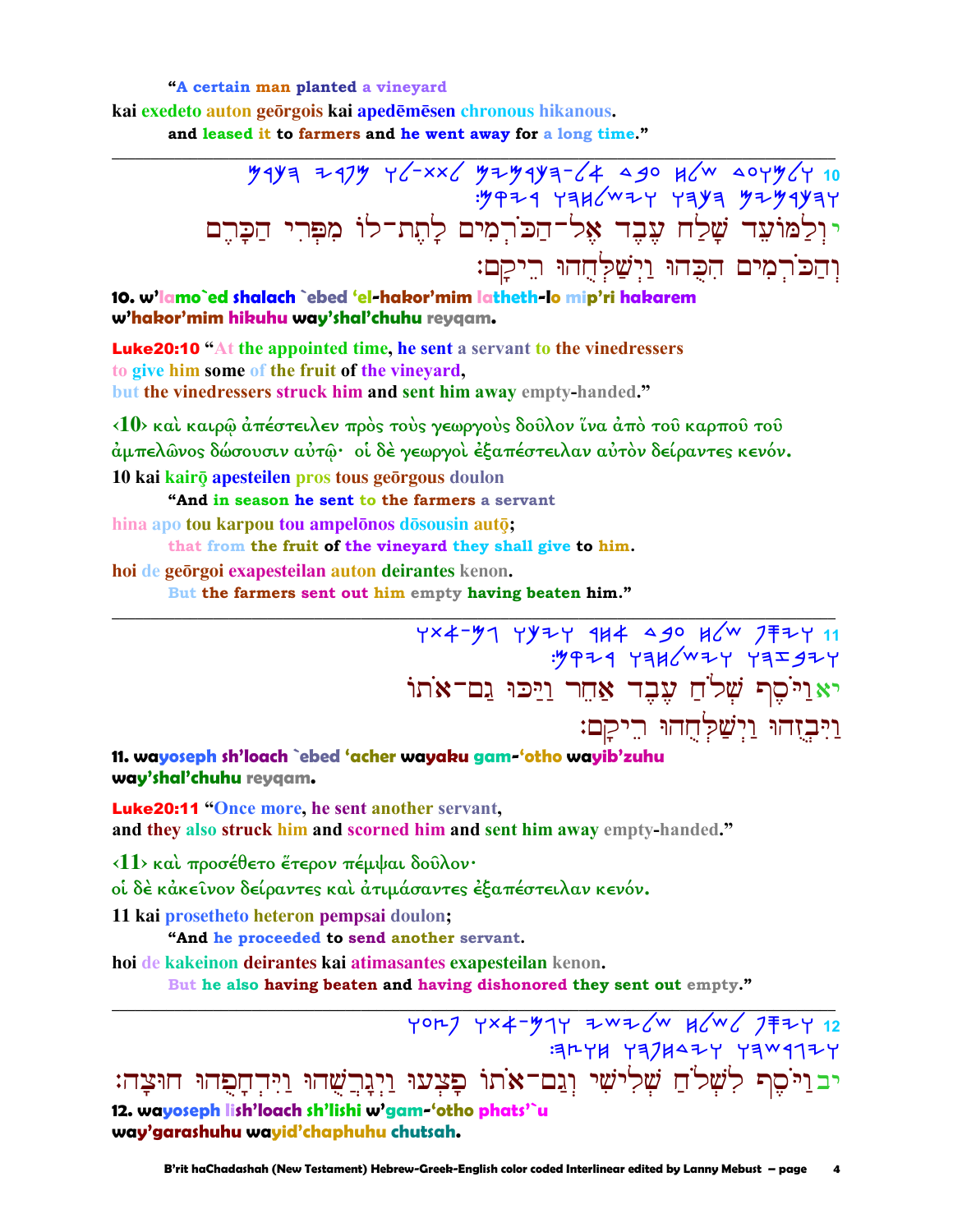**Luke20:12 "Once more, he sent a third, and they also wounded this one** and drove him away and pushed him outside."

<12> και προσέθετο τρίτον πέμψαι· οι δε και τούτον τραυματίσαντες εξέβαλον.

12 kai prosetheto triton pempsai;

"And he proceeded a third time to send someone.

hoi de kai touton traumatisantes exebalon.

And also this one having wounded they threw out."

 $7/9-x4$  3H(W4 3WO4-3Y Y1Y3-69 1Y42Y 13 :47979 449224 4x4 4492 2/44 24242-x4 יגויאמר בעל־הכרם מה־אָעֱשָׂה אָשָׁלְחָה אָת־בִּנִי את־יִדְידִי אוּלֵי יִרְאוּ אֹתוֹ וְיִירְאוּ מִפְּנֵיו:

13. wayo'mer ba`al-hakerem mah-'e`eseh 'esh'l'chah 'eth-b'ni 'eth-y'didi 'ulay yir'u 'otho w'yir'u mipanayu.

**Luke20:13** "The owner of the vineyard said, 'What shall I do? I shall send my beloved son. Perhaps they shall see him and be afraid of him'"

 $\langle 13 \rangle$  είπεν δέ ο κύριος του άμπελώνος, Τί ποιήσω;

πέμψω τον υίόν μου τον άγαπητόν· ίσως τούτον έντραπήσονται.

13 eipen de ho kyrios tou ampelonos. Ti poieso?

And said the master of the vineyard, "What should I do?

pempsō ton huion mou ton agapēton; isōs touton entrapēsontai.

I shall send my son beloved. Perhaps this one they shall respect."

 $4\frac{4}{3}$  +  $\frac{1}{4}$  +  $\frac{1}{4}$  +  $\frac{1}{4}$  +  $\frac{1}{4}$  +  $\frac{1}{4}$  +  $\frac{1}{4}$  +  $\frac{1}{4}$  +  $\frac{1}{4}$  +  $\frac{1}{4}$  +  $\frac{1}{4}$  +  $\frac{1}{4}$  +  $\frac{1}{4}$  +  $\frac{1}{4}$  +  $\frac{1}{4}$  +  $\frac{1}{4}$  +  $\frac{1}{4}$  +  $\frac{1}{4}$  +  $\frac{$ ידוכראות אתו הכרמים נועצו יחדו לאמר זה הוּא הַיּוֹרֵשׁ לְכוּ וְנַהַרְגֵהוּ וּתְהִי־לַנוּ הַיְרִשָּׁה:

14. w'kir'oth 'otho hakor'mim no`atsu yach'daw le'mor zeh hu' hayoresh l'ku w'nahar'gehu uth'hi-lanu hay'rushah.

Luke20:14 "But when the vinedressers saw him, they reasoned together, saying, 'This one is the heir. Come, let us kill him, the inheritance shall be ours!"

<14> ιδόντες δέ αύτον οι γεωργοι διελογίζοντο προς αλλήλους λέγοντες, Ούτός έστιν ο κληρονόμος· αποκτείνωμεν αυτόν, ίνα ήμων γένηται ή κληρονομία. 14 idontes de auton hoi georgoi dielogizonto pros allelous legontes.

"But having seen him the farmers were reasoning with one another saying, Houtos estin ho klēronomos; apokteinomen auton, hina hēmon genētai hē klēronomia. "This one is the heir. Let us kill him that ours may become the inheritance.""

> טוּוַיְבִרְשׁוּ אוֹתוֹ אֶל־מִחוּץ לַכָּרֶם וַיַּחַרְגִּחוּ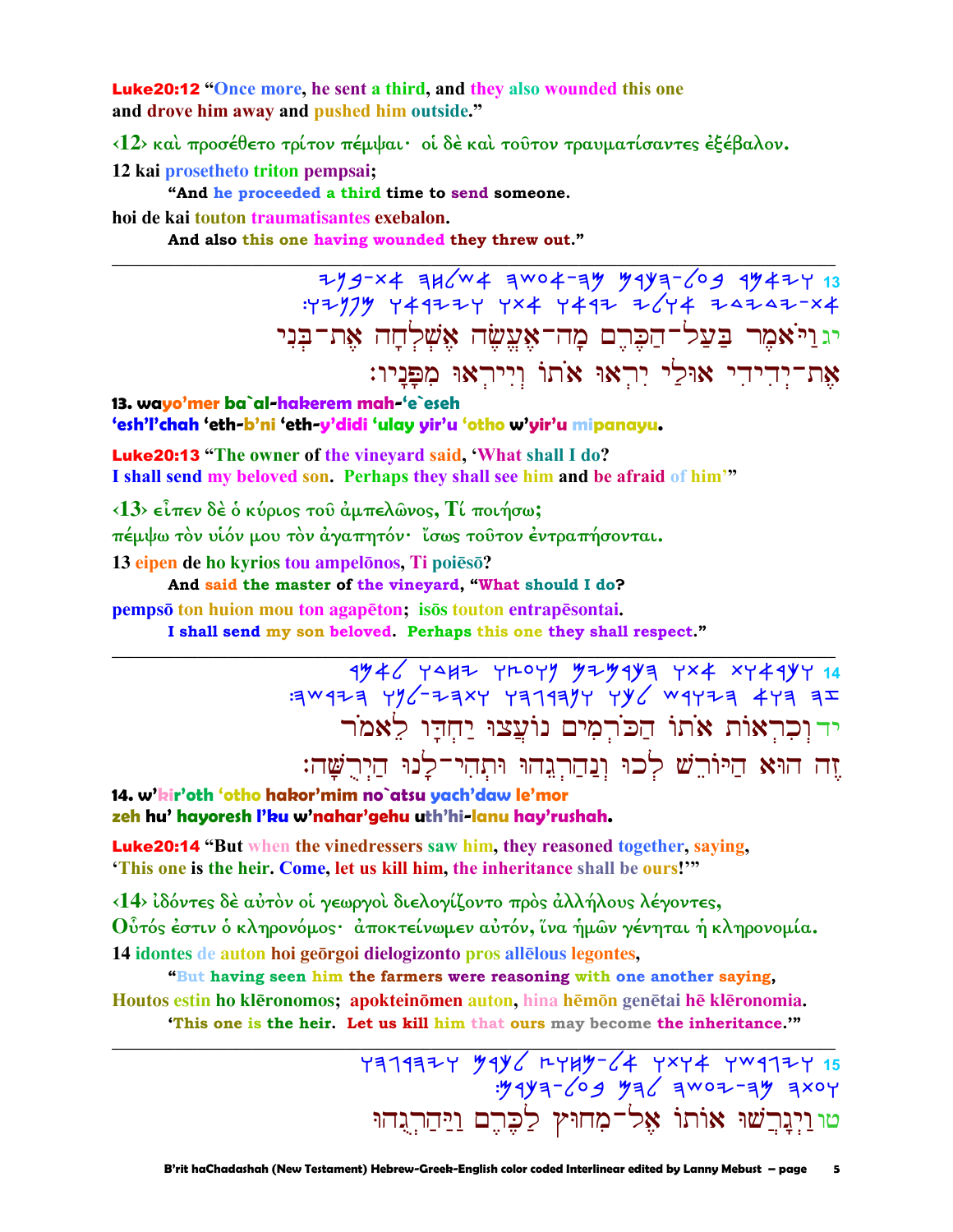# וִעַתַּה מַה־יַּעֲשָׂה לַהֵם בַּעֲל־הַכַּרֵם:

15. way'garashu 'otho 'el-michuts lakerem wayahar'guhu w'`atah mah-ya`aseh lahem ba`al-hakarem.

**Luke20:15 "They drove him outside of the vinevard and killed him.** Now what shall the owner of the vineyard do to them?"

<15> και έκβαλόντες αύτον έξω του άμπελώνος απέκτειναν.

τί ούν ποιήσει αύτοις ο κύριος του άμπελωνος;

15 kai ekbalontes auton exo tou ampelonos apekteinan.

"And having driven out him outside the vineyard they killed him.

ti oun poiēsei autois ho kyrios tou ampelonos?

What then shall do to them the master of the vinevard?"

 $\frac{1}{2}$   $\frac{1}{2}$   $\frac{1}{2}$   $\frac{1}{2}$   $\frac{1}{2}$   $\frac{1}{2}$   $\frac{1}{2}$   $\frac{1}{2}$   $\frac{1}{2}$   $\frac{1}{2}$   $\frac{1}{2}$   $\frac{1}{2}$   $\frac{1}{2}$   $\frac{1}{2}$   $\frac{1}{2}$   $\frac{1}{2}$   $\frac{1}{2}$   $\frac{1}{2}$   $\frac{1}{2}$   $\frac{1}{2}$   $\frac{1}{2}$   $\frac{1}{2}$   $136264$  ray tir yoywy zazy yzakt טזיָבוֹא וִיאַבִּד אֶת־הַכֹּרְמִים הָהֶם וְיִתְּן אֶת־הַכֵּרֵם לָאֲחֵרִים וַיִּהִי כִּשָׁמְעַם וַיֹּאמִרוּ חַלִילַה:

16. yabo' wi'abed 'eth-hakor'mim hahem w'yiten 'eth-hakerem la'acherim way'hi k'sham'`am wayo'm'ru chalilah.

**Luke20:16 "He shall come and destroy those vinedressers** and give the vineyard to others. When they heard this, they said, 'May it never be!'"

<16> έλεύσεται και άπολέσει τους γεωργους τούτους και δώσει τον άμπελώνα άλλοις. άκούσαντες δέ είπαν, Μή γένοιτο.

16 eleusetai kai apolesei tous georgous toutous

"He shall come and shall destroy these farmers

kai dōsei ton ampelōna allois.

and shall give the vineyard to others.

akousantes de eipan, Mē genoito.

And having heard this, they said, 'May it never be."

 $494779997717$ יז ויבט־בם ויֹאמר

וּמָה הוּא זֶה הַכָּתוּב אֶבֶן מָאֲסוּ הַבּוֹנִים הַיִתָה לְרֹאֹשׁ פִּנַּה:

### 17. wayabet-bam wayo'mar

umah hu' zeh hakathub 'eben ma'asu habonim hay'thah l'ro'sh pinah.

**Luke20:17** He looked intently at them and said, "What is it that is written: 'A stone the builders rejected has beame the chief corner stone?"

<17> ο δέ έμβλέψας αύτοις είπεν, Τι ούν έστιν το γεγραμμένον τουτο·

Λίθον ὃν ἀπεδοκίμασαν οι οικοδομοῦντες, ούτος ἐγενήθη εις κεφαλήν γωνίας;

17 ho de emblepsas autois eipen. Ti oun estin to gegrammenon touto; But having looked at them he said, "What then is this having been written: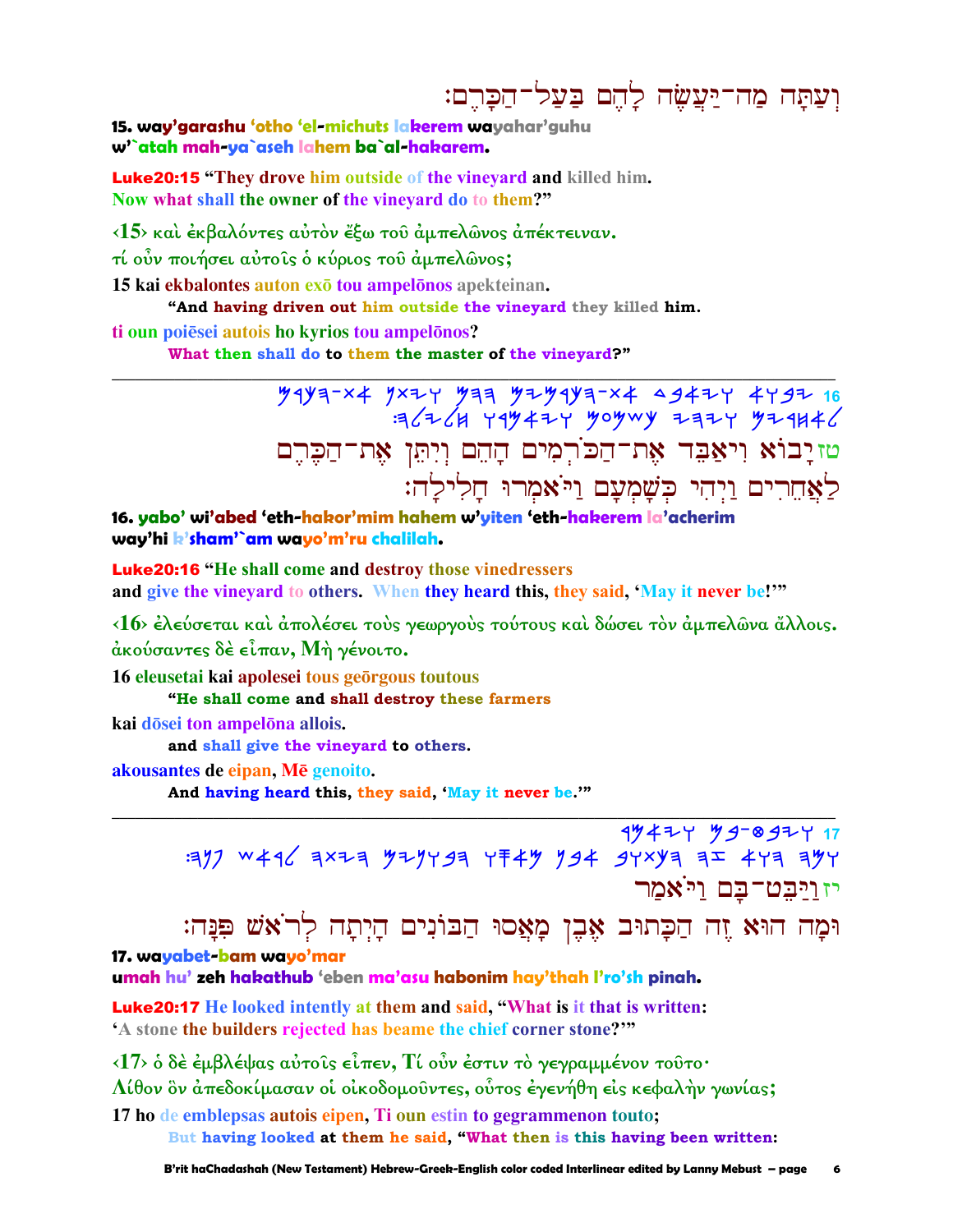Lithon hon apedokimasan hoi oikodomountes, The stone which rejected the builders. houtos egenēthē eis kephalēn gōnias? this one came to be for the head of the corner?"

 $79^{w7}$   $47^{37}$   $79^{43}$   $6$   $77^{37}$   $18^{20}$   $19^{24}$   $19^{20}$   $19^{20}$   $19^{20}$   $19^{20}$   $19^{20}$   $19^{20}$   $19^{20}$   $19^{20}$   $19^{20}$   $19^{20}$   $19^{20}$   $19^{20}$   $19^{20}$   $19^{20}$   $19^{20}$   $19^{20}$   $19^{20}$   $19^{20}$  יחכֹל הַנֹפֵל עַל־הָאָבֶן הַהִיא יִשֲׁבֵר וָאֵת אֲשֶׁר תִפֹּל עָלָיו תִּשְׁחָקְהוּ:

18. kol hanophel `al-ha'eben hahi' yishaber w'eth 'asher tipol `alayu tish'chaqehu.

**Luke20:18 "Everyone who falls on this stone shall be broken,** and whoever it falls on shall be crushed."

<18> πας ο πεσών έπ' έκεινον τον λίθον συνθλασθήσεται·

έφ' ὃν δ' ἂν πέση, λικμήσει αὐτόν.

18 pas ho peson ep' ekeinon ton lithon synthlasthesetai;

"Everyone having fallen upon that stone shall be broken into pieces.

eph' hon d' an pese, likmesei auton.

And upon whomever it falls, it shall crush him."

 $447 - 460$ 27 20x FFF4 Y4779 Y4777 X10 F0 Y4 J209<br>4WP 0J4FY 484 4x-FYWY FIF: יט וַיְבַקְשׁוּ רָאֹשִׁי הַכֹּהֲנִים וִהַסוֹפִרִים לִשְׁלֹחַ־יַדֵם בּוֹ בַּעֲת הַהִיא וַיִּירִאוּ מִפְּנֵי הַעֲם כִּי יַדְעוּ אשר עליהם דבר את־המשל הזה:

19. way'baq'shu ra'shey hakohanim w'hasoph'rim lish'loach-yadam bo ba`eth hahi' wayir'u mip'ney ha`am ki yad'`u 'asher `aleyhem diber 'eth-hamashal hazeh.

Luke20:19 The chief priests and the scribes sought to reach their hands for Him at that time but they feared the people, because they knew that He spoke this parable about them.

<19> Και έζήτησαν οι γραμματείς και οι άρχιερείς επιβαλείν έπ' αύτον τας χείρας έν αύτη τη ώρα, και έφοβήθησαν τον λαόν, έγνωσαν γάρ ότι πρός αύτους είπεν την παραβολήν ταύτην.

19 Kai ezētēsan hoi grammateis kai hoi archiereis epibalein ep' auton tas cheiras

And sought the scribes and the chief priests to lay upon Him their hands en autē tē hōra, kai ephobēthēsan ton laon,

in the same hour, and they were afraid of the people,

egnösan gar hoti pros autous eipen tēn parabolēn tautēn.

for they knew that against them He spoke this parable.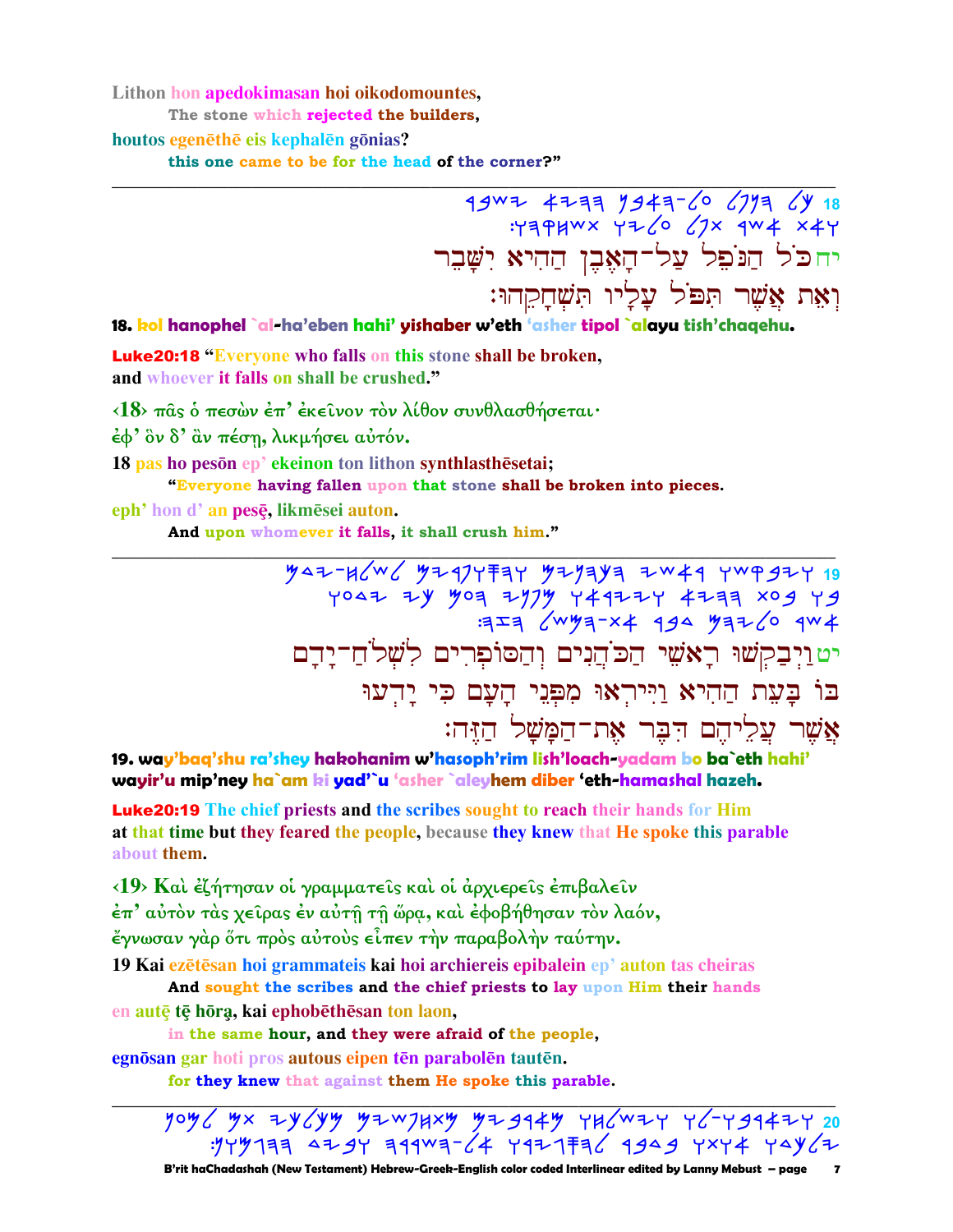# כוַיַּאָרְבוּ־לוֹ וַיִּשְׁלְחוּ מְאַרֲבִים מִתְחַפְּשִׂים כְּהֹלְכֶי תֹם לְמַעֲן יִלְכָדוּ אוֹתוֹ בִּדְבָר לְהַסְגִּירוֹ אֶל־הַשִּׂרְרָה וּבְיַד הַהֵגְמוֹן:

20. wave'er'bu-lo wavish'l'chu m'arabbim mith'chap'sim k'hol'key thom I'ma`an yil'k'du 'otho b'dabar I'has'giro 'el-has'rarah ub'yad haheg'mon.

**Luke20:20** So they waited in ambush for Him. They sent ambushers disguishing themselves like they who walk sincerely, so that they could catch Him in a word and take Him into the custody of the authorities and by the control of the governor.

<20> Και παρατηρήσαντες απέστειλαν έγκαθέτους υποκρινομένους εαυτούς δικαίους είναι, ίνα έπιλάβωνται αύτου λόγου, ώστε παραδουναι αύτον τη άρχη και τη έξουσία του ήγεμόνος.

20 Kai paratērēsantes apesteilan egkathetous hypokrinomenous heautous

"And having watched carefully they sent spies pretending themselves dikaious einai, hina epilabontai autou logou,

to be righteous that they might catch Him in His words, hōste paradounai auton tē archē kai tē exousia tou hēgemonos.

so as to deliver Him to the ruler and the authority of the governer."

 $4\frac{y}{x}$   $\frac{49}{x}$   $\frac{49}{x}$   $\frac{4y}{y}$   $\frac{1}{y}$   $\frac{1}{y}$   $\frac{1}{y}$   $\frac{4y}{x}$   $\frac{1}{y}$   $\frac{1}{y}$   $\frac{1}{z}$   $\frac{1}{z}$   $\frac{1}{z}$   $\frac{1}{z}$   $\frac{1}{z}$   $\frac{1}{z}$   $\frac{1}{z}$   $\frac{1}{z}$   $\frac{1}{z}$   $\frac{1}{z}$   $\frac{1}{z}$   $\frac{1}{$ כאוישאלהו לאמר מורה ידענו כי נכונה תדבר ותלמד וִלֹא־תִשָּׂא פָנִים כִּי בִאֲמֵת מוֹרֵה אַתָּה אִת־דֵּרֵךְ אֵלֹהִים:

21. wayish'aluhu le'mor Moreh yada`'nu ki n'konah t'daber uth'lamed w'lo'-thisa' phanim ki be'emeth moreh 'atah 'eth-dere'k 'Elohim.

**Luke20:21** They asked Him, saying, "Teacher, we know that You speak and teach correctly, and do not show favoritism, because You teach the way of Elohim in truth."

<21> και έπηρώτησαν αύτον λέγοντες, Διδάσκαλε, οίδαμεν ότι όρθως λέγεις

καί διδάσκεις και ου λαμβάνεις πρόσωπον,

άλλ' έπ' άληθείας την όδον του θεου διδάσκεις·

21 kai epērōtēsan auton legontes, Didaskale, oidamen hoti orthōs legeis

And they questioned him saying, "Teacher, we know that You speak rightly kai didaskeis kai ou lambaneis prosōpon,

and You teach and You do not receive a face,

all' ep' aletheias ten hodon tou theou didaskeis;

but on the basis of truth the way of Elohim You teach."

# כב הֲמֻתָּר לְנוּ לְתֵת־מַס לִקֵיסַר אָם־לֹא:

22. hamutar lanu latheth-mas l'Oeysar 'im-lo'.

**Luke20:22 "Is it permitted for us to give taxes to Qeysar, or not?"** 

 $\langle 22 \rangle$  έξεστιν ήμας Καίσαρι φόρον δουναι ή ού;

22 exestin hēmas Kaisari phoron dounai ē ou?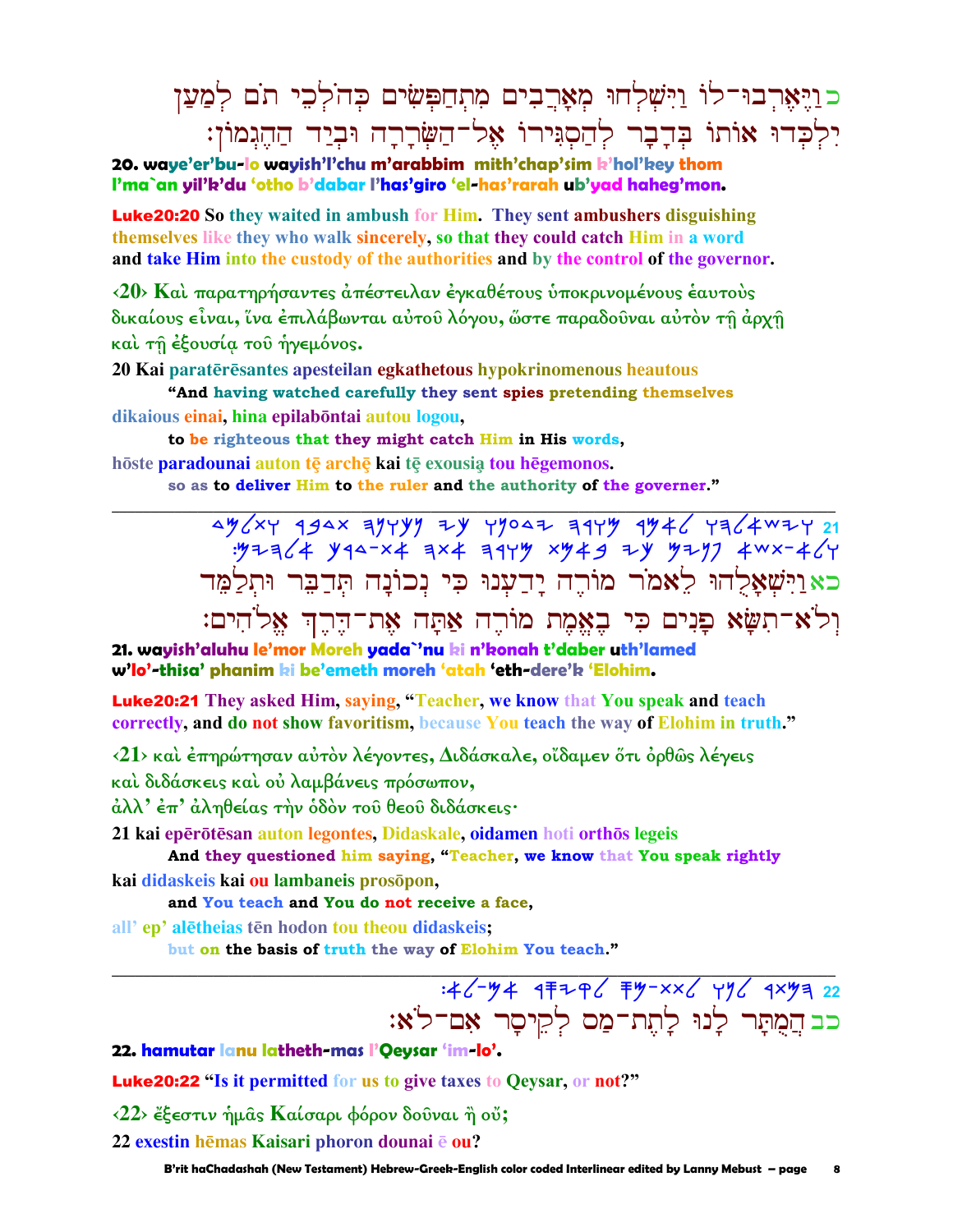"Is it permissible for us to Caesar to pay a tax or not?"

: 12 4 4 4 7 23 כגוידע את־נכליהם ויאמר להם:

23. wayeda` 'eth-nik'leyhem wayo'mer lahem.

**Luke20:23** But He detected their tricks and said to them,

<23> κατανοήσας δέ αύτων την πανουργίαν είπεν πρός αύτούς,

23 katanoesas de auton ten panourgian eipen pros autous,

But having noticed their craftiness he said to them,

 $3xyy77$  31723 1724 277413 2777772737 24 כד מַה־תְּנַסוּנִי הַרְאוּנִי דִינַר הַצּוּרָה וְהַמְּכִתֲּב אֲשֶׁר עֲלַיו שֵׁל־מִי הֵם וַיַּעֲנוּ וַיֹּאמִרוּ שֵׁל־קֵיסֵר:

24. mah-t'nasuni har'uni dinar hatsurah w'hamik'tab 'asher `alayu shel-mi hem waya`anu wayo'm'ru shel-Qeysar.

**Luke20:24 "Why are you testing me?** Show Me a dinar. The *image* and the inscription that is on it, of whom are they?" They answered and said, "Of Qeysar's."

<24> Δείξατέ μοι δηνάριον· τίνος έχει εικόνα και επιγραφήν;

οί δέ είπαν, Καίσαρος.

24 Deixate moi dēnarion; tinos echei eikona kai epigraphēn?

"Show Me a denarius, of whom has it an image and inscription?"

hoi de eipan, Kaisaros.

And they said, "Of Caesar."

177723 474-24 4772 498 4992 494-4 4746 4746<br>4/4/4/ 4x4-4 4746: כהויאמר אֲלִיהֶם לָכֵן תְּנוּ לְקִיסַר אֶת־אֲשֶׁר לְקִיסָר ולאלהים את־אשר לאלהים:

25. wayo'mer 'aleyhem laken t'nu l'Qeysar 'eth-'asher l'Qeysar w'l'Elohim 'eth-'asher le'Elohim.

Luke20:25 He said to them, "Then give to Qeysar the things that are Qeysar's, and to Elohim the things that are Elohim's."

<25> δ δέ είπεν πρός αύτούς, Τοίνυν άπόδοτε τα Καίσαρος Καίσαρι και τα του θεου τω θεω.

25 ho de eipen pros autous, Toinyn apodote ta Kaisaros Kaisari

And He said to them, "Then give the things of Caesar to Caesar

kai ta tou theou tō theō.

and the things of Elohim to Elohim."

YOA 7776 4949 YAY66 Y6YZ 46Y 26

 $: YW 1411 Y 13109 - 60 13911$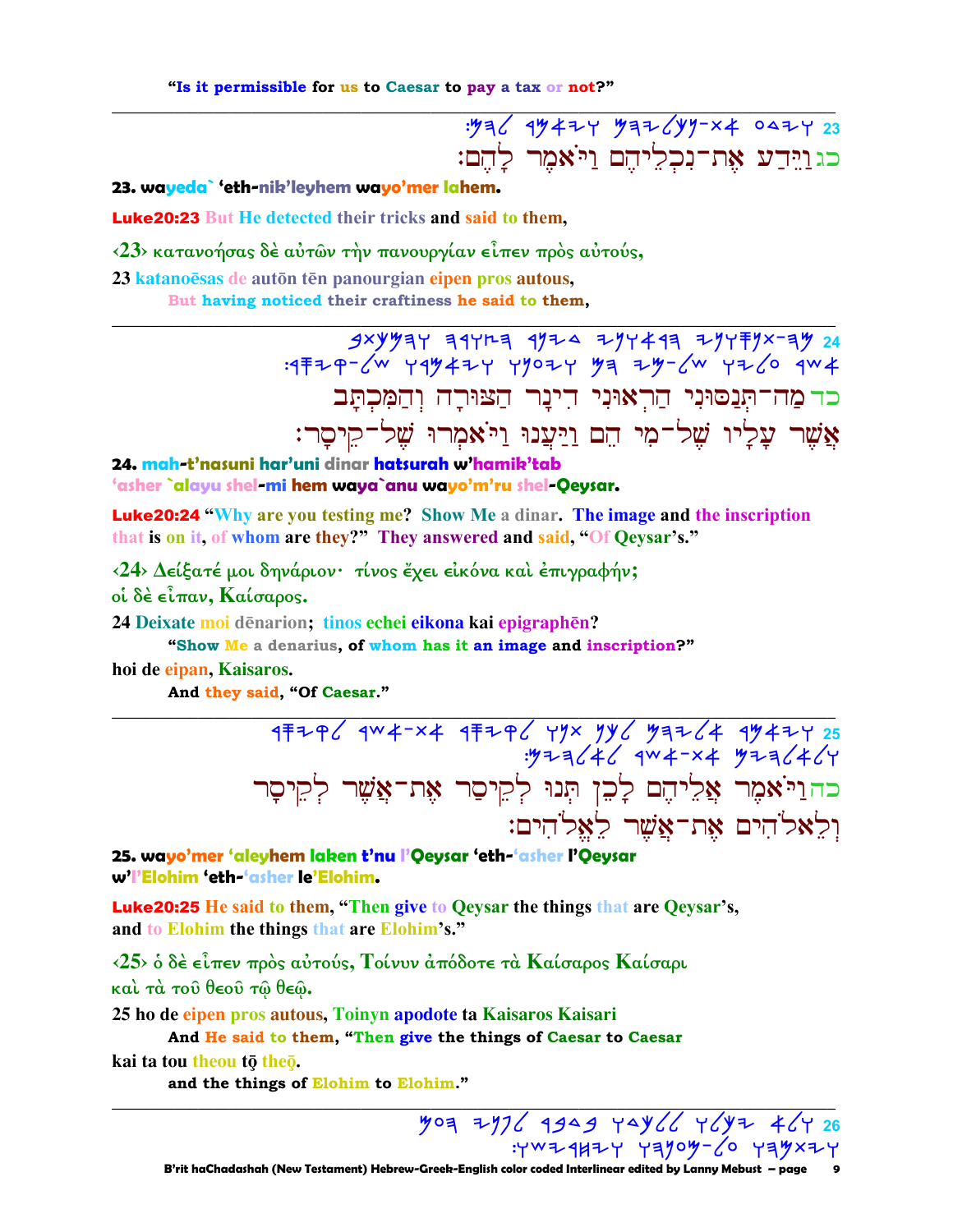# כוולא יכלו ללכדו בדבר לפני העם <u>ויתמהו על־מענהו ויחרישו:</u>

26. w'lo' yak'lu l'lak'do b'dabar liph'ney ha`am wayith'm'hu `al-ma`anehu wavacharishu.

**Luke20:26** They were not able to catch Him in a word in the front of the people. They were amazed at His answer and were silent.

<26> και ούκ ίσχυσαν έπιλαβέσθαι αύτου ρήματος έναντίον του λαου και θαυμάσαντες έπι τη άποκρίσει αύτου έσίγησαν.

26 kai ouk ischysan epilabesthai autou hrēmatos enantion tou laou

And they were not able to catch Him in His word before the people

kai thaumasantes epi tē apokrisei autou esigēsan.

and having marveled at His answer they were silent.

כזוַיִּקְרְבוּ אֲנָשִׁים מִן־הַצַּדּוּקִים הָאֹמְרִים אֵין תְּחִיַּת הַמֵּתִים וישאלהו לאמר:

27. wayiq'r'bu 'anashim min-haTsadduqim ha'om'rim 'eyn t'chiath hamethim wayish'aluhu le'mor.

**Luke20:27** Some men of the Tsadduqim, who say that there is no resurrection of the dead, drew near and asked Him, saying,

<27> Προσελθόντες δέ τινες των Σαδδουκαίων,

οἱ [ἀντι]λέγοντες ἀνάστασιν μὴ εἶναι, ἐπηρώτησαν αὐτὸν

27 Proselthontes de tines ton Saddoukaion, hoi [anti] legontes

And having approached some of the Sadducees, the ones speaking against anastasin mē einai, epērōtēsan auton

the resurrection saying it is not to be. They questioned Him

 $47744/097$   $47934$   $7504 - x4$   $7744$   $196/7$ כחמוֹרֶה מֹשֶׁה כָּתַב לְנוּ כִּי יָמוּת אָח בַּעַל אָשָׁה וּבַנִים אֵין־לוֹ וִלְקַח אֲחִיו אֵת־אָשָׁתוֹ וְהֵקִים זֶרַע לְאָחִיו:

28. Moreh Mosheh kathab lanu ki yamuth 'ach ba`al 'ishah ubanim 'eyn-lo w'lagach 'achiu 'eth-'ish'to w'hegim zera` l'achiu.

**Luke20:28** "Teacher, Mosheh wrote to us that

If a brother who is a woman's husband dies, and he has no children, his brother should take the wife and raise up offspring for his brother."

<28> λέγοντες, Διδάσκαλε, Μωϋσής έγραψεν ήμιν, έάν τινος άδελφος αποθάνη έχων γυναίκα, και ούτος άτεκνος ή, ίνα λάβη ο άδελφος αύτου την γυναίκα και έξαναστήση σπέρμα τω άδελφω αύτου.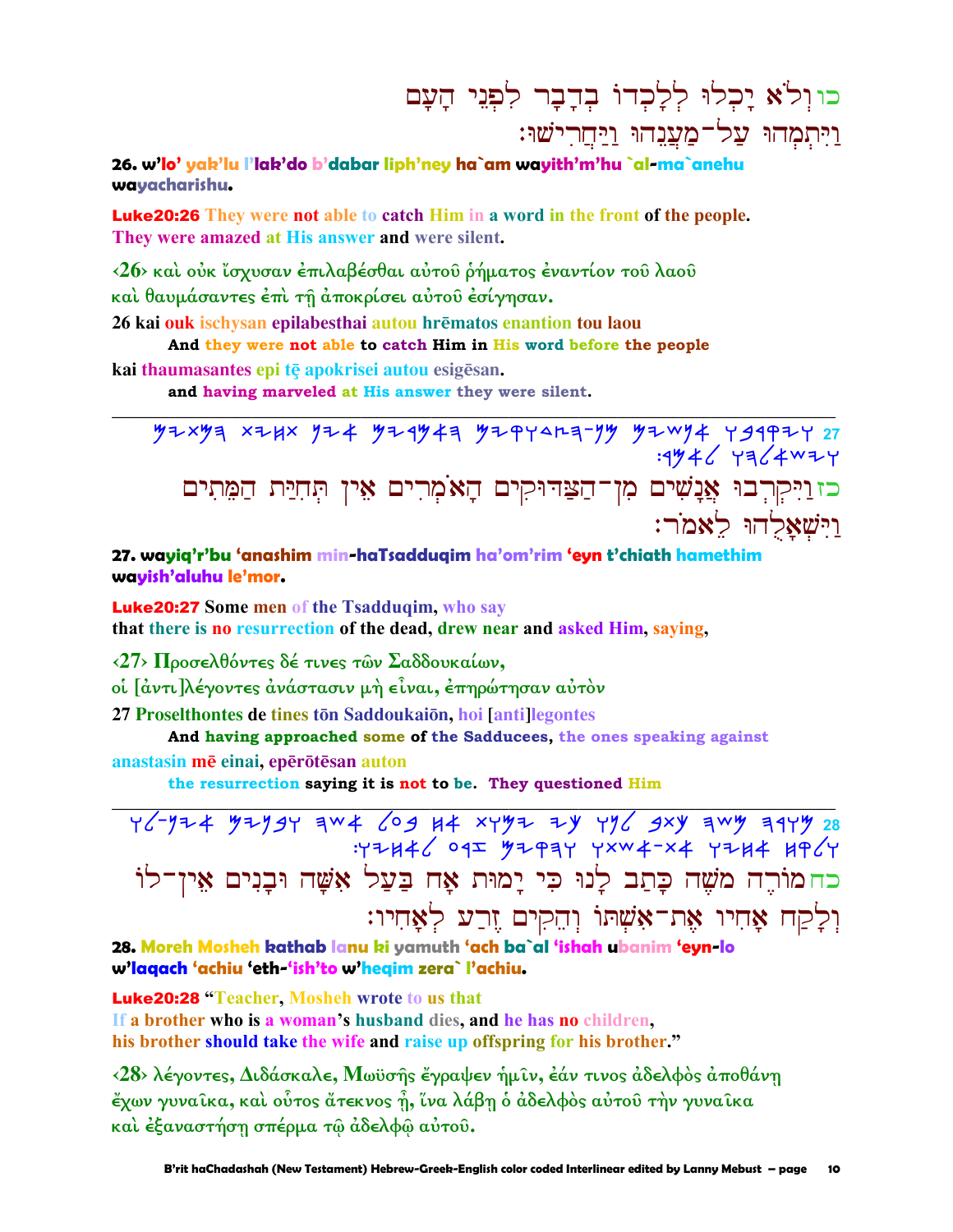28 legontes, Didaskale, Mōusēs egrapsen hēmin, saving. "Teacher Moses wrote to us.

ean tinos adelphos apothane echon gynaika.

if someone's brother dies having a wife.

kai houtos ateknos ę, hina labę ho adelphos autou tēn gynaika

and this one is childless, that should take his brother the wife

kai exanastēsē sperma tō adelphō autou.

and he should raise up a seed to his brother."

xy+y aw + HP ( yyw + 1ay y + H + ao gw y + a ayay 29  $.46444794$ כטוהִנֵּה הָיוּ שִׁבְעָה אַחִים וִהָרִאשׁוֹן לַקַח אָשָׁה וַיָּמָת וּבַנִים אֵין לוֹ:

29. w'hinneh hayu shib'`ah 'achim w'hari'shon lagach 'ishah wayamath ubanim 'eyn lo.

**Luke20:29 "Behold, there were seven brothers.** The first took a wife and died and had no children."

<29> έπτά οὖν άδελφοί ἦσαν· καί δ πρῶτος λαβὼν γυναι̂κα ἀπέθανεν ἄτεκνος·

29 hepta oun adelphoi esan;

"Then seven brothers they were.

kai ho prōtos labōn gynaika apethanen ateknos;

And the first having taken the wife died childless."

: 9299-46 443-97 x924 29W3 3x4 4924 30 לוַיִּקַח אֹתֵהּ הַשָּׁנִי וַיַּמַת גַּם־הוּא לֹאִ־בָּנִים:

30. wayiqach 'othah hasheni wayamath gam-hu' lo'-banim.

Luke20:30 "and the second took her and he died, and he too had no children."

 $\langle 30 \rangle$  και ο δεύτερος **30 kai ho deuteros** 

"And the second"

 $709$  Ma-74 YWO  $729$   $724$   $794$  YY ZWZ  $w$   $784$   $797$   $31$  $Y'Y'Y''Y'Y''Y''$ לא וַיִּקַח אֹתָה הַשְּׁלִישִׁי וְכַדְבָר הַזֶּה עָשׂוֹ אַף־הַשִּׁבְעָה וִלֹא־הִנִּיחוּ בְנִים וַיַּמוּתוּ:

31. wayiqach 'othah hash'lishi w'kadabar hazeh `aso 'aph-hashib'`ah w'lo'-hinichu banim wayamuthu.

Luke20:31 "and the third took her, and all of seven performed in this manner, but they did not leave children and they died."

<31> και ο τρίτος έλαβεν αύτήν, ωσαύτως δέ καί οί έπτά ού κατέλιπον τέκνα καί άπέθανον.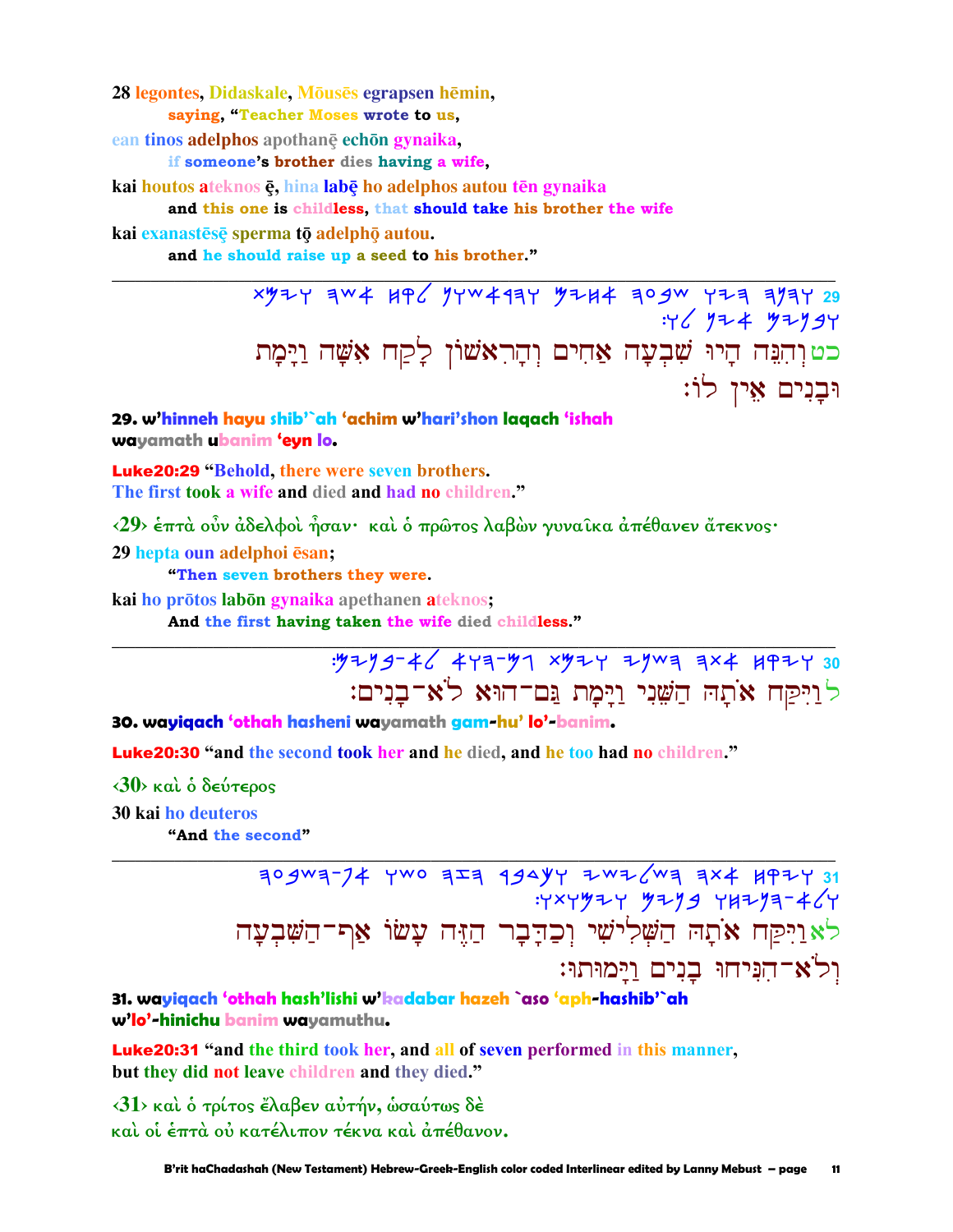#### 31 kai ho tritos elaben autēn, hōsautōs de "and the third took her, and likewise

kai hoi hepta ou katelipon tekna kai apethanon.

also the seven did not leave behind a child and they all died."

 $32$ <br> $34$   $43 - 97$   $31$   $32$ <br> $33$ לב וּבַאַחֵרוֹנַה מֵתַה גַם־הַאָּשֵׁה:

32. uba'acharonah methah aam-ha'ishah.

**Luke20:32 "At last, the woman also died."** 

 $\langle 32 \rangle$  ΰστερον και ή γυνή απέθανεν.

32 hysteron kai hē gynē apethanen.

"And finally the woman died."

33 7545 23452 5424 7465 454 2445 7446 לגוהנה בתחירת המתים למי מהם תהיה לאשה כִּי־הַיְתָה לַשָּׁבְעָה לְאָשָׁה:

33. w'hinneh bith'chiath hamethim l'mi mehem tih'yeh l'ishah ki-hay'thah lashib'`ah l'ishah.

**Luke20:33 "Behold, in the resurrection of the dead,** to which of them does the wife become? For she was a wife to the seven."

<33> ή γυνή ούν έν τη άναστάσει τίνος αύτων γίνεται γυνή;

οί γάρ έπτά έσχον αύτήν γυναίκα.

33 he gyne oun en te anastasei tinos auton ginetai gyne?

"The woman then in the resurrection of which of them does she become the wife? hoi gar hepta eschon autēn gynaika.

For seven had her as wife."

 $7209$  Y2wy Y4wz aza 9640a zyg yaz64 99424 0wyaz yozy 34  $:314W1XY$ לד וַיַּעַן יָהוּשָׁעַ וַיֹּאמִר אֲלִיהֵם בְּנֵי הָעוֹלָם הַזֵּה יִשְׂאוּ נָשִׁים ותנשׂאנה:

### 34. waya`an Yahushuà wayo'mer 'aleyhem b'ney ha`olam haazeh yis'u nashim w'thinase'nah.

**Luke20:34 OW53** $\mathcal{V}$  answered and said to them, "The sons of this age marry women and are married."

 $\langle 34 \rangle$  και είπεν αύτοις ο 'Iησούς, θί υιοι του αίωνος τούτου γαμούσιν

καί ναμίσκονται.

34 kai eipen autois ho lesous,

And said to them Yahushua

Hoi huioi tou aiōnos toutou gamousin kai gamiskontai,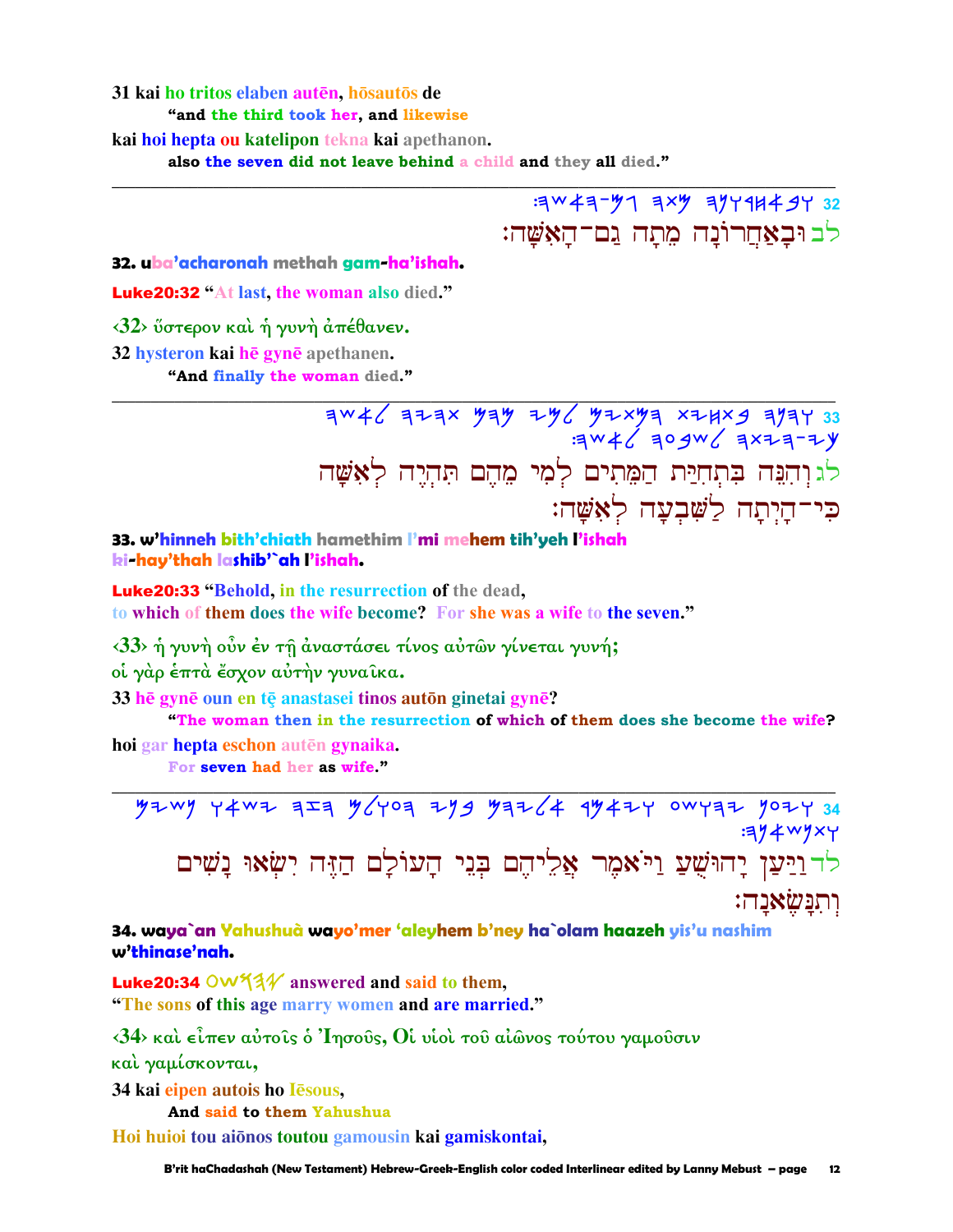"The sons of this age marry and are given in marriage,"

 $4409$  +4w2-46 42x43 x24x6+ 433 46406 424231 35  $774$  Wyx  $4/7$ להוהיכים לעולם הבא ולתחית המתים לא־ישאוּ נָשִׁים ולא תנשאנה:

35. w'hazokim la`olam haba' w'lith'chiath hamethim lo'-yis'u nashim w'lo' thinase'nah.

**Luke20:35** "Those who merit the age to come and the resurrection of the dead, do not marry women and are not married."

<35> οι δέ καταξιωθέντες του αίωνος έκείνου τυχείν καὶ τῆς ἀναστάσεως τῆς ἐκ νεκρῶν οὔτε γαμοῦσιν οὔτε γαμίζονται· 35 hoi de kataxiōthentes tou aiōnos ekeinou tychein

"But the ones having considered worthy of that age to attain

kai tēs anastaseos tēs ek nekrōn oute gamousin oute gamizontai; and of the resurrection from the dead neither marry nor are given in marriage."

> לוכי לא־יוּכְלוּ לָמוּת עוֹד כִּי שָׁוִים הֵם לַמַּלְאַכִים וּבְנֵי אֱלֹהִים הֵמָּה בִּהִיוֹתָם בִּנֵי הַתִּקוּמָה:

36. ki lo'-yuk'lu lamuth `od ki shawim hem lamal'akim ub'ney 'Elohim hemah bih'yotham b'ney hat'qumah.

**Luke20:36** "For they are not able to die any longer because they are equivalent to messengers; they are sons of Elohim, being sons of the resurrection."

<36> ούδέ γάρ άποθανείν έτι δύνανται, ισάγγελοι γάρ είσιν

και υίοί είσιν θεού της άναστάσεως υίοι όντες.

36 oude gar apothanein eti dynantai, isaggeloi gar eisin

"For neither to die is it possible any longer, for like angels they are

kai huioi eisin theou tēs anastaseōs huioi ontes.

and sons of Elohim they are, of the resurrection sons being."

 $7777-74$  74199 92 19797 7972 1979 7497 949  $:9907$   $73/47$  PHRZ  $73/4$   $9394$   $73/4$ לזוְנֵם־מֹשֶׁה רָמַז בַּסְנֶה שֶׁיַּקוּמוּ הַמֶּתִים בִּקְרִאוֹ אֶת־יָהוָּה אֱלֹהֵי אַבְרָהָם אֱלֹהֵי יִצְחָק וֵאלֹהֵי יַעֲקֹב:

37. w'gam-Mosheh ramaz bas'neh sheyaqumu hamethim b'gar'o 'eth-Yahúwah 'Elohey 'Ab'raham 'Elohey Yits'chag w'Elohey Ya`agob.

Luke20:37 "At the thornbush Mosheh also hinted that the dead would rise, when he called out, "3/4/4" the El of Abraham, and the El of Yitschaq, and the El of Ya'aqob."

<37> ότι δέ έγείρονται οι νεκροί, και Μωϋσης εμήνυσεν επι της βάτου,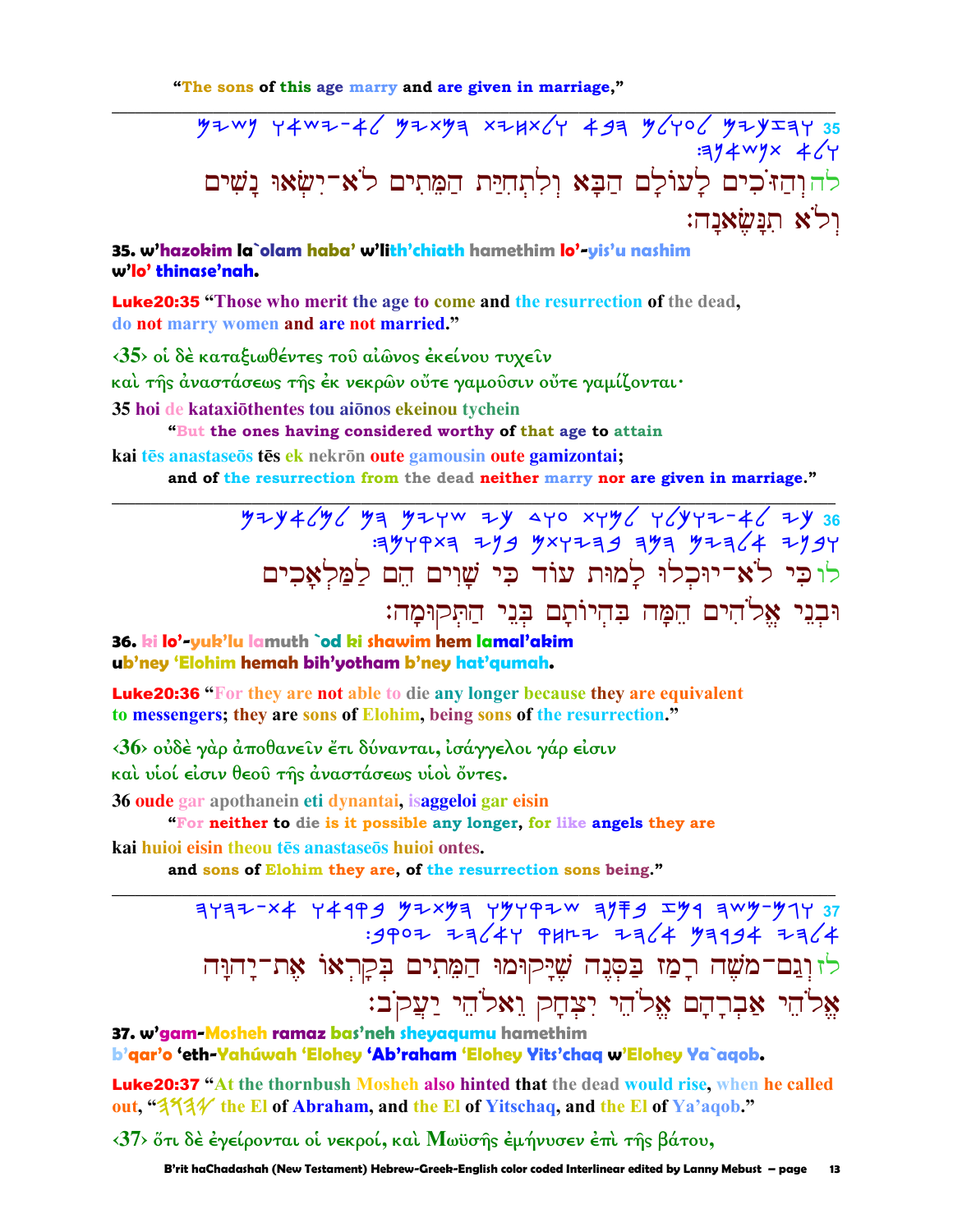ώς λέγει κύριον τον θεον Άβρααμ και θεον Ίσαακ και θεον Ίακώβ.

37 hoti de egeirontai hoi nekroi, kai Mōusēs emēnysen epi tēs batou,

"But that are raised the dead, even Moses revealed at the burning bush,

hōs legei kyrion ton theon Abraam kai theon Isaak kai theon Iakōb.

as he calls YHWH the El of Abraham and the El of Isaac and the El of Jacob."

# $477447724$  + 38  $46$  y z z H y cy z y לחוִהָאֱלֹהִים לֹא אֱלֹהֵי הַמֵּתִים הוּא כִּי אָם־אֱלֹהֵי הַחַיִּים כי כלם חיים לוֹ:

38. w'ha'Elohim lo' 'Elohey hamethim hu' ki 'im-'Elohey hachayim ki kulam chayim lo. **Luke20:38** "The Elohim is not the El of the dead but the El of the living; for all are living to Him."

<38> θεός δέ ούκ έστιν νεκρών άλλά ζώντων, πάντες γάρ αύτῷ ζῶσιν.

38 theos de ouk estin nekrōn alla zōntōn, pantes gar autō zōsin.

But the Elohim is not of dead persons but of living ones, for all to Him are alive.

לטוַיַעֲנוּ אֲנַשִׁים מִן־הַסוֹפִרִים מוֹרֶה יַפִּה הִבְּרִתַּ:

39. waya`anu 'anashim min-hasoph'rim Moreh yapheh dibar'at.

**Luke20:39** Some men from the scribes answered, "Teacher, You have spoken well."

 $\langle 39 \rangle$  αποκριθέντες δέ τινες των γραμματέων είπαν, Διδάσκαλε, καλως είπας.

39 apokrithentes de tines tōn grammateōn eipan, Didaskale, kalōs eipas. And having answered some of the scribes said, "Teacher, you spoke well."

> :444 YXY4 / 4W / MA / - x 4 4YO Y 4r 4-4 / Y 40 מול'א־מַצִאוּ עוֹד אָת־לְבַם לְשָׁאֹל אוֹתוֹ הַבַר:

40. w'lo'-mats'u `od 'eth-libam lish'ol 'otho dabar.

**Luke20:40** They did not find it in their heart to ask Him any longer anything.

<40> ούκέτι γάρ έτόλμων έπερωταν αύτον ούδέν.

40 ouketi gar etolmon eperotan auton ouden.

For no longer were they daring to question Him anything.

מאַוַיֹּאמֶר אֱלֵיהֶם אֶיךְ יֹאמִרוּ לַמֲשִׁיחַ שֶׁהוּא בֵּן־הַוְד:

41. wayo'mer 'aleyhem 'ey'k yo'm'ru laMashiyach shehu' ben-Dawid.

**Luke20:41** He said to them, "How do they say that the Mashiyach that He is the son of Dawid?"

 $\langle 41 \rangle$  Είπεν δέ πρός αύτούς, Πώς λέγουσιν τόν Χριστόν είναι Δαυίδ υίόν;

41 Eipen de pros autous, Pos legousin ton Christon einai Dauid huion? And he said to them "How do they say the Messiah to be David's son?" B'rit haChadashah (New Testament) Hebrew-Greek-English color coded Interlinear edited by Lanny Mebust – page  $14$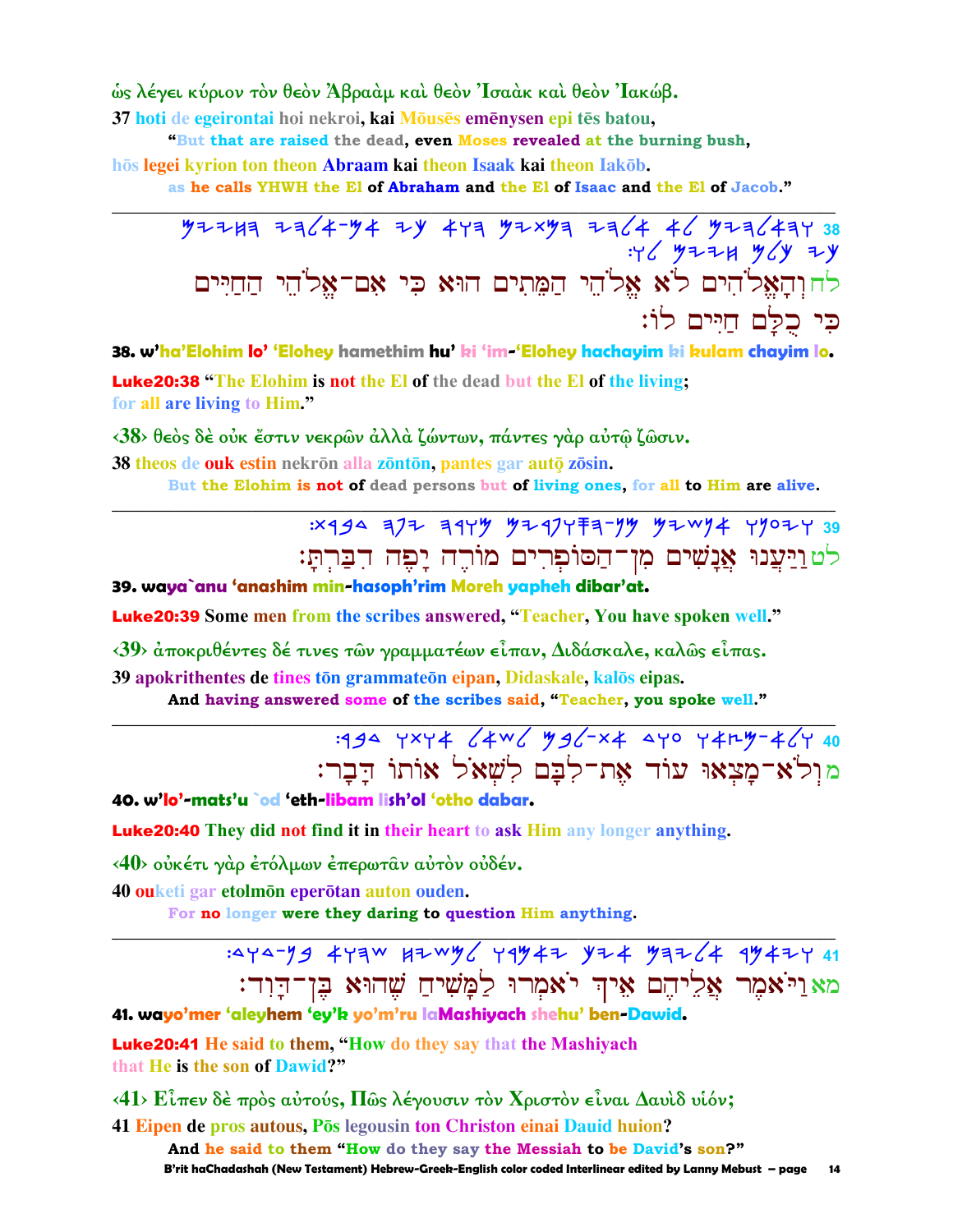## $7777 - 747$  y2/3x 1779 174 77209 4747 42  $777742$  gw  $7942$ מבוְדְוִד בְּעַצְמוֹ אָמַר בִּסֶפֵר תְּהִלִּים נִאָם־יַחוַּה לאדני שב לימיני:

### 42. w'Dawid b'`ats'mo 'amar b'sepher T'hilim n'um-Yahúwah l'Adoni sheb limini.

**Luke20:42 "Dawid himself said in the scroll of Psalms, 3731/** said to My Adon (Master), 'Sit at My right hand,'"

<42> αύτος γάρ Δαυίδ λέγει έν βίβλω ψαλμών,  $\mathbf{E}$ ίπεν κύριος τω κυρίω μου,  $\mathbf{K}$ άθου έκ δεξιων μου, 42 autos gar Dauid legei en biblō psalmōn, "For himself David says in the book of Psalms,

Eipen kyrios tō kyriō mou, Kathou ek dexiōn mou said YHWH to My Master, sit down at the right of Me,"

# 沙 = 146 MAZ YZ JZ # XZW + - 40 43 מג עַד־אָשִׁית אֹיִבִיךְ הַדֹם לְרַגְלֵיךְ:

### 43. ad-'ashith 'oy'beyak hadom l'rag'leyak.

**Luke20:43 "until I make your enemies a footstool for Your feet."** 

 $\langle 43 \rangle$  έως ἂν θῶ τοὺς ἐχθρούς σου ὑποπόδιον τῶν ποδῶν σου.

43 heos an tho tous echthrous sou hypopodion to podon sou.

"until I put your enemies as a footstool of Your feet."

:499 443 4744 7444 46 499 444 373 44 מד הִנֵּה דָוָד קֹרֵא לוֹ אָדוֹן וְאֵיךְ הוּא בְּנוֹ:

44. hinneh Dawid qore' lo 'Adon w'ey'k hu' b'no.

Luke20:44 "Behold, Dawid calls Him Adon (Master), so how can he be His son?"

 $\langle 44 \rangle$  Δαυίδ οὖν κύριον αὐτὸν καλεί, καί πῶς αὐτοῦ υἱός ἐστιν;

44 Dauid oun kyrion auton kalei, kai pōs autou huios estin?

"Therefore David YHWH calls Him, and how His son is he?"

מהוַיֹּאמֵר אֵל־תַּלְמִידֵיו בִּאַזְנֵי כַל־הַעֲם:

45. wayo'mer 'el-tal'midayu b'az'ney kal-ha`am.

**Luke20:45** He said to His disciples in the ears of all the people,

<45> Άκούοντος δέ παντός του λαού είπεν τοις μαθηταις [αύτου].

45 Akouontos de pantos tou laou eipen tois mathētais [autou].

Hearing and while all the people, He said to His disciples,